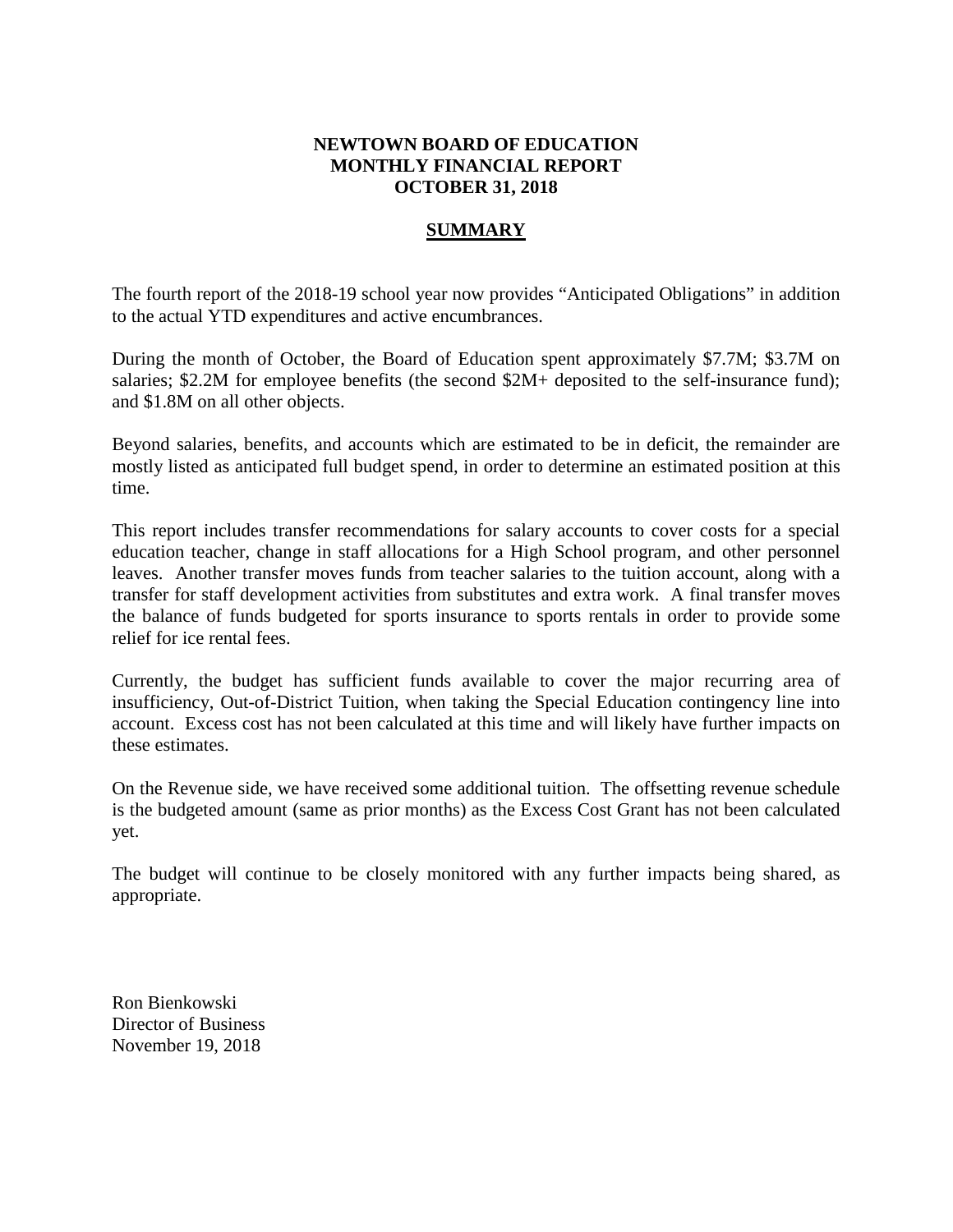# **TERMS AND DEFINITIONS**

The Newtown Board of Education's Monthly Financial Report provides summary financial information in the following areas:

- $\bullet$  Object Code a service or commodity obtained as the result of a specific expenditure defined by eight categories: Salaries, Employee Benefits, Professional Services, Purchased Property Services, Other Purchased Services, Supplies, Property, and Miscellaneous.
- Expense Category further defines the type of expense by Object Code
- Expended 2017-18 unaudited expenditures from the prior fiscal year (for comparison purposes)
- Approved Budget indicates a town approved financial plan used by the school district to achieve its goals and objectives.
- YTD Transfers identified specific cross object codes requiring adjustments to provide adequate funding for the fiscal period. This includes all transfers made to date. (None at this time)
- Current Transfers identifies the recommended cross object codes for current month action.
- Current Budget adjusts the Approved Budget calculating adjustments  $(+)$  or  $-)$  to the identified object codes.
- Year-To-Date Expended indicates the actual amount of cumulative expenditures processed by the school district through the month-end date indicated on the monthly budget summary report.
- Encumbered indicates approved financial obligations of the school district as a result of employee salary contracts, purchasing agreements, purchase orders, or other identified obligations not processed for payment by the date indicated on the monthly budget summary report.
- Balance calculates object code account balances subtracting expenditures and encumbrances from the current budget amount indicating accounts with unobligated balances or shortages.
- Anticipated Obligation is a column which provides a method to forecast expense category fund balances that have not been approved via an encumbrance, but are anticipated to be expended or remain with an account balance to maintain the overall budget funding level. Receivable revenue (i.e., grants) are included in this column which has the effect of netting the expected expenditure.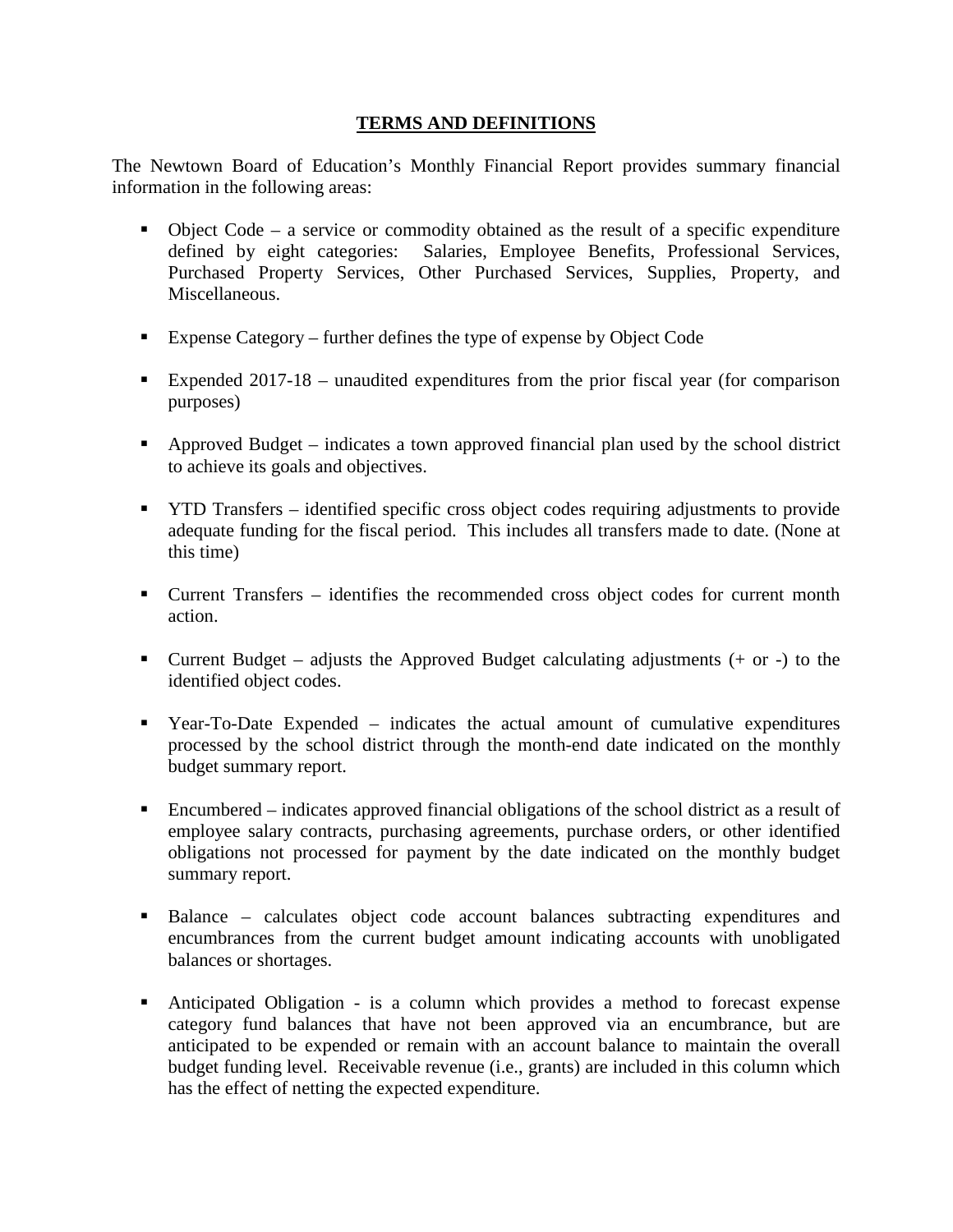Projected Balance - calculates the object code balances subtracting the Anticipated Obligations. These balances will move up and down as information is known and or decisions are anticipated or made about current and projected needs of the district.

The monthly budget summary report also provides financial information on the State of Connecticut grant reimbursement programs (Excess Cost and Agency Placement Grants and Magnet Grant Transportation). These reimbursement grants/programs are used to supplement local school district budget programs as follows:

Excess Cost Grant – (Current Formula) this State of Connecticut reimbursement grant is used to support local school districts for education costs of identified special education students whose annual education costs exceed local prior year per pupil expenditure by 4 ½. Students placed by the Department of Child and Family Services (DCF) are reimbursed after the school district has met the prior year's per pupil expenditure. School districts report these costs annually in December and March of each fiscal year. State of Connecticut grant calculations are determined by reimbursing eligible costs (60%-100%) based on the SDE grant allocation and all other town submittals.

Magnet Transportation Grant – provides reimbursement of \$1,300 for local students attending approved Magnet school programs. The budgeted grant is \$52,700 for this year.

The last portion of the monthly budget summary reports school generated revenue that are anticipated revenue to the Town of Newtown. Fees and charges include:

- Local Tuition amounts the board receives from non-residents who pay tuition to attend Newtown schools. Primarily from staff members.
- High school fees for parking permits..
- The final revenue is miscellaneous fees, which constitute refunds, rebates, prior year claims, etc.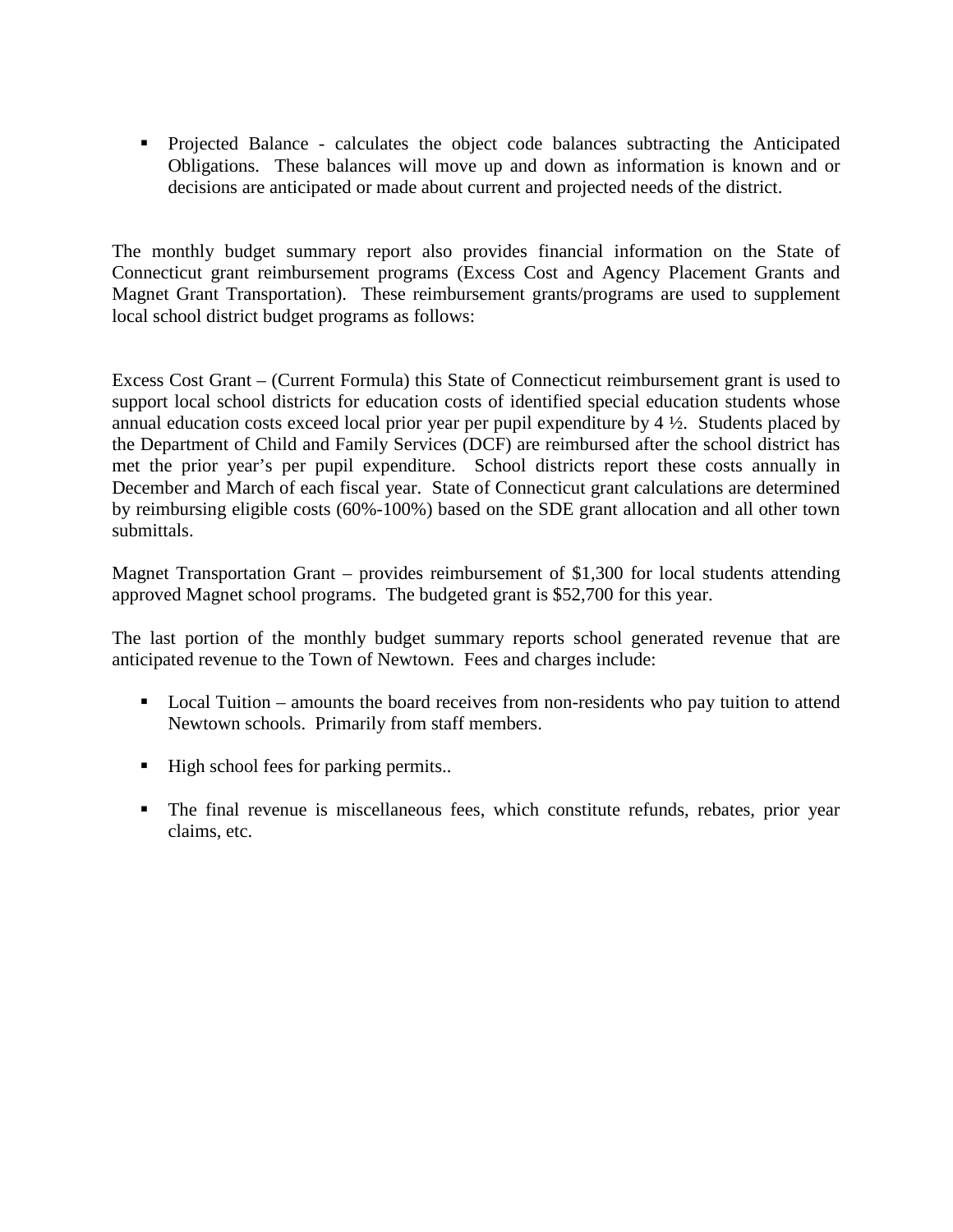## 2018-19 BUDGET SUMMARY REPORT

FOR THE MONTH ENDING - OCTOBER 31, 2018

| <b>OBJECT</b><br>CODE | <b>EXPENSE CATEGORY</b>          |               | <b>EXPENDED</b><br>2017 - 2018                |            | 2018-19<br><b>APPROVED</b><br><b>BUDGET</b> | <b>YTD</b><br><b>TRANSFERS</b><br>$2018 - 2019$ |               | <b>CURRENT</b><br><b>TRANSFERS</b> |      | <b>CURRENT</b><br><b>BUDGET</b> |      | <b>YTD</b><br><b>EXPENDITURE</b> |      | <b>ENCUMBER</b>                        |              | <b>BALANCE</b>  |          | <b>ANTICIPATED</b><br><b>OBLIGATIONS</b> |        | <b>PROJECTED</b><br><b>BALANCE</b> |
|-----------------------|----------------------------------|---------------|-----------------------------------------------|------------|---------------------------------------------|-------------------------------------------------|---------------|------------------------------------|------|---------------------------------|------|----------------------------------|------|----------------------------------------|--------------|-----------------|----------|------------------------------------------|--------|------------------------------------|
|                       | <b>GENERAL FUND BUDGET</b>       |               |                                               |            |                                             |                                                 |               |                                    |      |                                 |      |                                  |      |                                        |              |                 |          |                                          |        |                                    |
| 100                   | <b>SALARIES</b>                  | \$.           | 46,681,657                                    |            |                                             | $- S$                                           |               |                                    |      | $(49,000)$ \$ 48,303,266 \$     |      |                                  |      | 10,467,633 \$ 36,012,520 \$            |              | $1,823,113$ \$  |          | $1,670,422$ \$                           |        | 152,691                            |
| 200                   | <b>EMPLOYEE BENEFITS</b>         | S.            |                                               |            | $11,604,603$   \$ 11,165,964 \$             | $-$ \$                                          |               | $\sim$                             |      | $$11.165.964$ \ \$              |      | 5,491,483 \$                     |      | 4,265,887 \$                           |              | 1,408,594 \$    |          | 1,415,192 \$                             |        | (6,598)                            |
| 300                   | <b>PROFESSIONAL SERVICES</b>     | \$            | 860,328                                       | -S         | 823,818 \$                                  | $- S$                                           |               | 10,000 S                           |      | 833,818 \$                      |      | 189,432 \$                       |      | 173,489 \$                             |              | 470,897 \$      |          | $468,203$ \$                             |        | 2,694                              |
| 400                   | <b>PURCHASED PROPERTY SERV.</b>  | \$            | $1,876,912$ \$                                |            | 2.175.147 \$                                | $- S$                                           |               | 5.550                              | -S   | 2.180.697 \$                    |      | 1,048,907 \$                     |      | 521,443 \$                             |              | 610,347 \$      |          | 607,470 \$                               |        | 2,877                              |
| 500                   | <b>OTHER PURCHASED SERVICES</b>  | S.            | 8,922,509                                     | $\cdot$ \$ | 8.939.787 \$                                | $1.634$ \$                                      |               | 24,450                             |      |                                 |      | 3,130,699                        | - \$ | 5,964,049 \$                           |              | $(128, 877)$ \$ |          | 154,449 \$                               |        | (283, 326)                         |
| 600                   | <b>SUPPLIES</b>                  | S.            | 3,501,034                                     | $\cdot$ \$ | 3,831,795 \$                                | $(1,634)$ \$                                    |               | 9.000                              | -S   | 3,839,161 \$                    |      | 1,183,250 \$                     |      | 158,868 \$                             |              | 2,497,044 \$    |          | $2,464,105$ \$                           |        | 32,938                             |
| 700                   | <b>PROPERTY</b>                  | \$            | 556,785 \$                                    |            | 596,247 \$                                  | $- S$                                           |               | $\sim$                             | - \$ | 596,247 \$                      |      | 83,032 \$                        |      | 158,013 \$                             |              | 355,202 \$      |          | 355,617 \$                               |        | (415)                              |
| 800                   | <b>MISCELLANEOUS</b>             | $\mathbb{S}$  | $60,808$ \$                                   |            | 69,207 \$                                   | $-$ \$                                          |               | $-$ \$                             |      | 69,207 \$                       |      | 55,192 \$                        |      | 1,456 \$                               |              | 12,559 \$       |          | $11,000 \quad$ \$                        |        | 1,559                              |
| 910                   | <b>SPECIAL ED CONTINGENCY</b>    | \$            |                                               | $-1S$      | $100,000$ \$                                | $-$ \$                                          |               | $-$ \$                             |      | 100,000 \$                      |      | $-$ \$                           |      |                                        | $-$ \$       | 100,000 \$      |          |                                          | $-$ \$ | 100,000                            |
|                       | <b>TOTAL GENERAL FUND BUDGET</b> | <sup>\$</sup> |                                               |            | 74,064,636   \$76,054,231 \$                | $-$ \$                                          |               |                                    |      | $-$ \$ 76,054,231 \$            |      |                                  |      | 21,649,628 \$47,255,724 \$7,148,879 \$ |              |                 |          | 7,146,459 \$                             |        | 2,420                              |
| 900                   | <b>TRANSFER NON-LAPSING</b>      | \$            | 276,038 \$                                    |            | $\sim$                                      |                                                 |               |                                    |      |                                 |      |                                  |      |                                        |              |                 |          |                                          |        |                                    |
|                       | <b>GRAND TOTAL</b>               |               | $\frac{1}{2}$ 74,340,674 \ \$ 76,054,231 \ \$ |            |                                             |                                                 | <sup>\$</sup> |                                    |      | $-$ \$ 76,054,231               | - \$ | 21.649.628                       |      | \$47,255,724                           | <sup>S</sup> | 7.148.879       | <b>S</b> | 7.146.459 \$                             |        | 2.420                              |

 $(Unaudited)$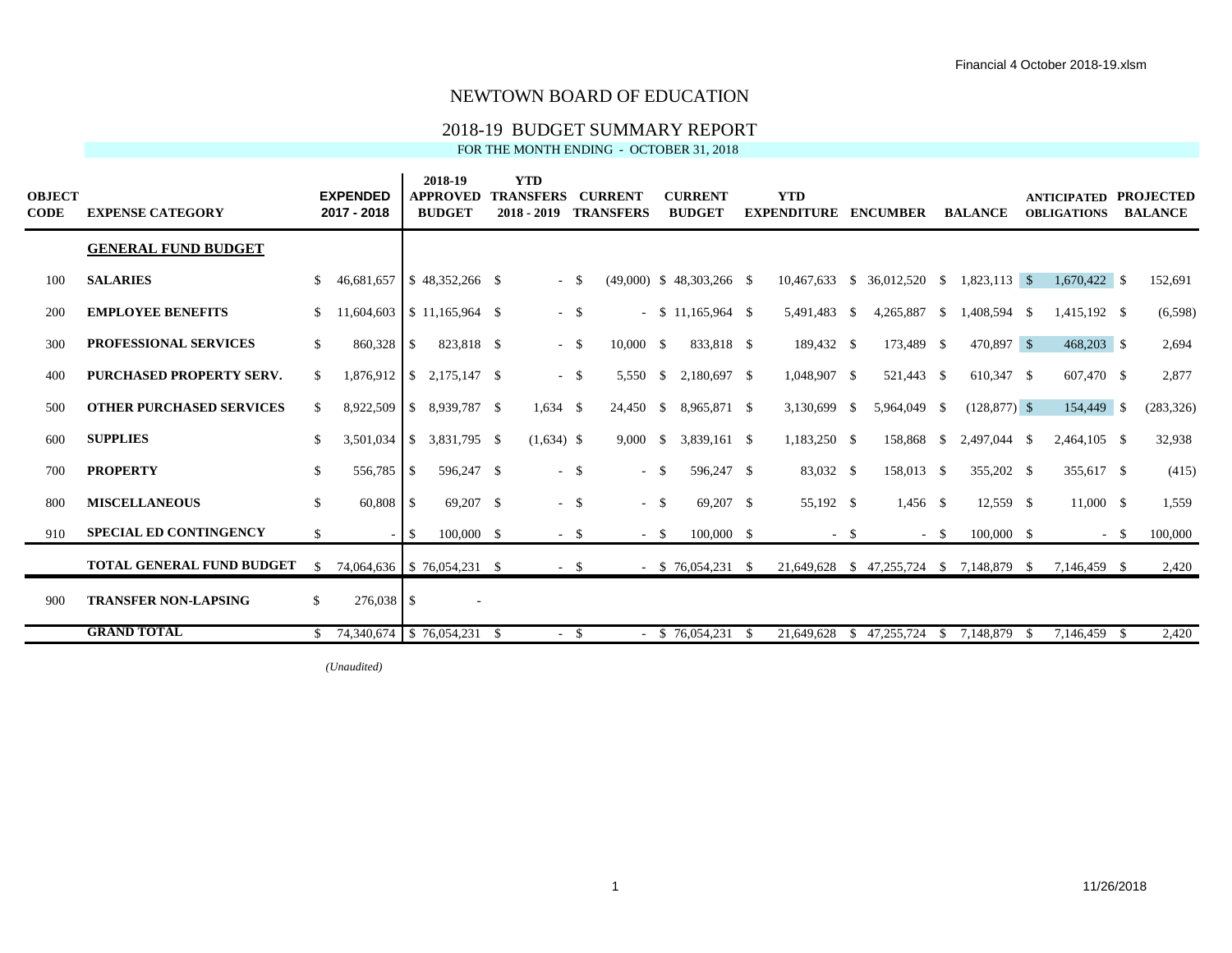## 2018-19 BUDGET SUMMARY REPORT

| <b>OBJECT</b><br><b>CODE</b> | <b>EXPENSE CATEGORY</b>                     |               | <b>EXPENDED</b><br>2017 - 2018 |              | 2018-19<br><b>APPROVED</b><br><b>BUDGET</b> | <b>YTD</b><br><b>TRANSFERS</b><br>$2018 - 2019$ |        | <b>CURRENT</b><br><b>TRANSFERS</b> |               | <b>CURRENT</b><br><b>BUDGET</b> | <b>YTD</b><br><b>EXPENDITURE</b> |        | <b>ENCUMBER</b>            |        | <b>BALANCE</b> |        | <b>ANTICIPATED PROJECTED</b><br><b>OBLIGATIONS</b> |       | <b>BALANCE</b> |
|------------------------------|---------------------------------------------|---------------|--------------------------------|--------------|---------------------------------------------|-------------------------------------------------|--------|------------------------------------|---------------|---------------------------------|----------------------------------|--------|----------------------------|--------|----------------|--------|----------------------------------------------------|-------|----------------|
| 100                          | <b>SALARIES</b>                             |               |                                |              |                                             |                                                 |        |                                    |               |                                 |                                  |        |                            |        |                |        |                                                    |       |                |
|                              | <b>Administrative Salaries</b>              | \$            | 3.589.381                      |              | $$3,927,185$ \$                             |                                                 |        |                                    | $\mathbb{S}$  | 3,927,185 \$                    | 1,225,136 \$                     |        | 2.690.890 \$               |        | $11.159$ \$    |        | 3,812 \$                                           |       | 7,347          |
|                              | Teachers & Specialists Salaries             | S             | 30,286,831                     |              | $$30,663,134$ \\$                           | $\sim$                                          | -S     |                                    |               | $(30,000)$ \$ 30,633,134 \$     | 5,902,867                        |        | $$24,546,695$ \;           |        | 183,573 \$     |        | 156,573 \$                                         |       | 27,000         |
|                              | <b>Early Retirement</b>                     | -S            | 32,000                         | -S           | $40,000$ \$                                 |                                                 |        |                                    | \$.           | $40,000$ \$                     | 40,000 \$                        |        | $\mathcal{L}$              | - \$   |                | $-$ \$ |                                                    | $- S$ |                |
|                              | Continuing Ed./Summer School                | \$            | 88,754 \$                      |              | 93,428 \$                                   |                                                 |        |                                    | <sup>\$</sup> | 93,428 \$                       | 54,875 \$                        |        | 31,562 \$                  |        | $6,991$ \$     |        | $5,000$ \$                                         |       | 1,991          |
|                              | Homebound & Tutors Salaries                 | <sup>\$</sup> | 133,352                        | <b>S</b>     | 218,868 \$                                  |                                                 |        |                                    | <b>S</b>      | 218,868 \$                      | 23,343 \$                        |        | 47,376 \$                  |        | 148,150 \$     |        | 120,000 \$                                         |       | 28,150         |
|                              | <b>Certified Substitutes</b>                | -S            | 585,384                        | -S           | 665,815 \$                                  | $(2,083)$ \$                                    |        | $(9,000)$ \$                       |               | 654,732 \$                      | $111,540$ \$                     |        | 181,385 \$                 |        | 361,807 \$     |        | 347,500 \$                                         |       | 14,307         |
|                              | Coaching/Activities                         | -S            | 580,835 \$                     |              | 618,223 \$                                  |                                                 |        |                                    | $\mathcal{S}$ | 618,223 \$                      |                                  | $-$ \$ | $6,231$ \$                 |        | 611,992 \$     |        | 611,992 \$                                         |       |                |
|                              | Staff & Program Development                 | S.            | 175,766                        | <b>S</b>     | 224,173 \$                                  |                                                 | $-$ \$ | $(10,000)$ \$                      |               | 214,173 \$                      | 82,953 \$                        |        | 39,441 \$                  |        | 91,779 \$      |        | 91,580 \$                                          |       | 199            |
|                              | <b>CERTIFIED SALARIES</b>                   |               | \$35,472,303                   |              | $$36,450,826$ \$                            | $(2,083)$ \$                                    |        |                                    |               | $(49,000)$ \$ 36,399,743 \$     |                                  |        | 7,440,713 \$ 27,543,580 \$ |        | 1,415,450 \$   |        | 1,336,457 \$                                       |       | 78,993         |
|                              | Supervisors/Technology Salaries             | \$            | 737,247                        | \$           | 920,240 \$                                  |                                                 |        |                                    | <sup>\$</sup> | 920,240 \$                      | 257,116 \$                       |        | 563,075 \$                 |        | 100,049 \$     |        | 68,000 \$                                          |       | 32,049         |
|                              | Clerical & Secretarial salaries             | -S            | 2,175,395                      |              |                                             |                                                 |        |                                    | \$.           | 2,276,982 \$                    | 641,809 \$                       |        | 1,624,456 \$               |        | $10,717$ \$    |        | $10,700$ \$                                        |       | 17             |
|                              | <b>Educational Assistants</b>               |               | 2,404,167                      |              | $$2,538,989$ \;                             | 59,053                                          |        |                                    |               | 2,598,042 \$                    | 551,840 \$                       |        | 1,998,806 \$               |        | 47,396 \$      |        | $40,174$ \$                                        |       | 7,222          |
|                              | Nurses & Medical advisors                   | £.            | 734,835                        | l \$         | 740,251 \$                                  |                                                 |        |                                    | £.            | 740,251 \$                      | 143,219 \$                       |        | 570,371 \$                 |        | 26,661 \$      |        | 25,700 \$                                          |       | 961            |
|                              | Custodial & Maint Salaries                  |               | 3,034,637                      | $\mathbb{S}$ | 3,121,867 \$                                |                                                 |        |                                    | \$.           | 3,121,867 \$                    | 972,020 \$                       |        | 2,130,269 \$               |        | 19,578 \$      |        | $10,815$ \$                                        |       | 8,763          |
|                              | Non Certified Adj & Bus Drivers salaries \$ |               | 24,888                         | -S           | 68,670 \$                                   | (56,970)                                        |        |                                    | -S            | $11,700$ \$                     | 4,898 \$                         |        |                            | $-$ \$ | 6,802 \$       |        | 7,000 \$                                           |       | (198)          |
|                              | Career/Job salaries                         | <sup>\$</sup> | 84,244                         | ΙSΙ          | 74,790 \$                                   |                                                 |        |                                    | \$.           | 74,790 \$                       | $(72,859)$ \$                    |        | 193,831 \$                 |        | $(46,182)$ \$  |        | $(46,182)$ \$                                      |       | $\theta$       |
|                              | <b>Special Education Svcs Salaries</b>      | \$            | 1,084,834                      | $\sqrt{S}$   | 1,228,405 \$                                |                                                 |        |                                    | \$            | $,228,405$ \$                   | 283,410 \$                       |        | 939,679 \$                 |        | $5,316$ \$     |        | $(4,558)$ \$                                       |       | 9,873          |
|                              | Attendance & Security Salaries              | S.            | 570,324                        | -S           | 591,639 \$                                  |                                                 |        |                                    | \$.           | 591,639 \$                      | 131,235 \$                       |        | 442,245 \$                 |        | 18,158 \$      |        | 9,150 \$                                           |       | 9,008          |
|                              | Extra Work - Non-Cert                       | <sup>\$</sup> | 91,741                         | l \$         | 107,869 \$                                  |                                                 |        |                                    | <sup>\$</sup> | 107,869 \$                      | 42,661 \$                        |        | $6,207$ \$                 |        | 59,001 \$      |        | 53,000 \$                                          |       | 6,001          |
|                              | Custodial & Maint. Overtime                 | -S            | 234,510 \$                     |              | 199,738 \$                                  |                                                 |        |                                    | \$.           | 199,738 \$                      | 68,260 \$                        |        | ÷.                         | - \$   | 131,478 \$     |        | 131,478 \$                                         |       | $\theta$       |
|                              | Civic activities/Park & Rec                 | S.            | 32,532                         | - \$         | 32,000 \$                                   |                                                 |        |                                    | \$.           | 32,000 \$                       | 3,313 \$                         |        |                            | $-$ \$ | 28,687 \$      |        | 28,687 \$                                          |       |                |
|                              | NON-CERTIFIED SALARIES                      | \$.           | 11,209,354                     |              | $\frac{1}{2}$ \$ 11,901,440 \$              | $2,083$ \$                                      |        |                                    |               | $$11,903,523$ \\$               | 3,026,920                        | - \$   | 8,468,940 \$               |        | 407,663 \$     |        | 333,965 \$                                         |       | 73,698         |
|                              | <b>SUBTOTAL SALARIES</b>                    | \$            | 46,681,657                     |              | $\frac{1}{2}$ \$ 48,352,266 \$              | $\blacksquare$                                  | -\$    |                                    |               | $(49,000)$ \$ 48,303,266 \$     | $10.467.633$ \$                  |        | 36,012,520 \$              |        | 1,823,113 \$   |        | $1.670.422$ \$                                     |       | 152,691        |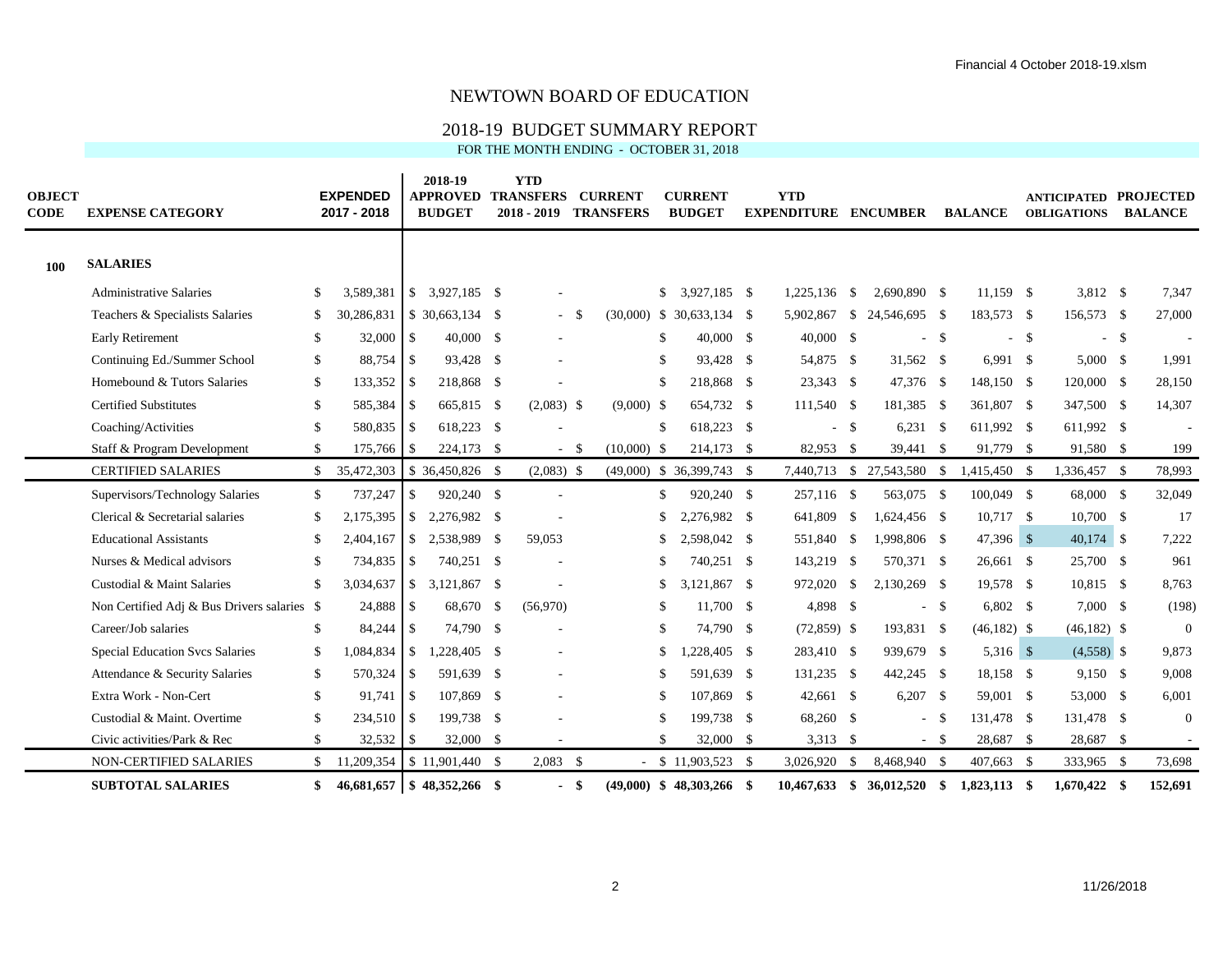## 2018-19 BUDGET SUMMARY REPORT

| <b>OBJECT</b><br><b>CODE</b> | <b>EXPENSE CATEGORY</b>              |               | <b>EXPENDED</b><br>2017 - 2018 |            | 2018-19<br><b>APPROVED</b><br><b>BUDGET</b> | <b>YTD</b><br><b>TRANSFERS</b><br>$2018 - 2019$ |        | <b>CURRENT</b><br><b>TRANSFERS</b> |               | <b>CURRENT</b><br><b>BUDGET</b> |      | <b>YTD</b><br><b>EXPENDITURE</b> | <b>ENCUMBER</b> |           | <b>BALANCE</b> | <b>ANTICIPATED PROJECTED</b><br><b>OBLIGATIONS</b> |        | <b>BALANCE</b> |
|------------------------------|--------------------------------------|---------------|--------------------------------|------------|---------------------------------------------|-------------------------------------------------|--------|------------------------------------|---------------|---------------------------------|------|----------------------------------|-----------------|-----------|----------------|----------------------------------------------------|--------|----------------|
| <b>200</b>                   | <b>EMPLOYEE BENEFITS</b>             |               |                                |            |                                             |                                                 |        |                                    |               |                                 |      |                                  |                 |           |                |                                                    |        |                |
|                              | Medical & Dental Expenses            | -S            |                                |            | 8,183,967 \$                                |                                                 |        |                                    | S.            | 8,183,967 \$                    |      | 4,138,377 \$                     | 4,017,275 \$    |           | 28,315 \$      | 28,165 \$                                          |        | 150            |
|                              | Life Insurance                       | -S            | 85,000 \$                      |            | 87,134 \$                                   | $\overline{\phantom{a}}$                        |        |                                    | -S            | 87,134 \$                       |      | 34,875 \$                        | $\sim$          | - \$      | 52,259 \$      | 50,159 \$                                          |        | 2,100          |
|                              | FICA & Medicare                      | £.            | 1,454,800                      | $\sqrt{3}$ | 1,514,790 \$                                | $\overline{\phantom{a}}$                        |        |                                    | S.            | 1,514,790 \$                    |      | 356,183 \$                       | $\sim$          | - \$      | 1,158,607 \$   | 1,158,607 \$                                       |        |                |
|                              | Pensions                             | -S            | 683,223 \$                     |            | 775,643 \$                                  | $\overline{\phantom{a}}$                        |        |                                    | -S            | 775,643 \$                      |      | 693,671 \$                       | 8,211 \$        |           | 73,761 \$      | $107,761$ \$                                       |        | (34,000)       |
|                              | Unemployment & Employee Assist.      | <sup>\$</sup> | 53,823 \$                      |            | 87,000 \$                                   | $\overline{\phantom{m}}$                        |        |                                    | -S            | 87,000 \$                       |      | 5,783 \$                         | $\sim$          | - \$      | 81,217 \$      | 70,500 \$                                          |        | 10,717         |
|                              | Workers Compensation                 | -S            | 498,501                        | -S         | 517,430 \$                                  | $\sim$                                          |        |                                    |               | 517,430 \$                      |      | 262,594 \$                       | 240,401 \$      |           | 14,435 \$      |                                                    | $-$ \$ | 14,435         |
|                              | <b>SUBTOTAL EMPLOYEE BENEFITS \$</b> |               | 11,604,603                     |            | $$11,165,964$ \,                            |                                                 | - \$   |                                    |               | $$11,165,964$ \\$               |      | 5,491,483 \$                     | 4,265,887       | - \$      | 1,408,594 \$   | 1,415,192 \$                                       |        | (6,598)        |
| 300                          | PROFESSIONAL SERVICES                |               |                                |            |                                             |                                                 |        |                                    |               |                                 |      |                                  |                 |           |                |                                                    |        |                |
|                              | <b>Professional Services</b>         | -S            | 665,344 \$                     |            | 615,047 \$                                  |                                                 |        |                                    | -S            | 615,047 \$                      |      | 123,918 \$                       | 131,726 \$      |           | 359,403 \$     | 359,403 \$                                         |        |                |
|                              | Professional Educational Ser.        | <sup>\$</sup> | 194,984 \$                     |            | 208,771 \$                                  |                                                 | $-$ \$ | $10,000 \quad$ \$                  |               | 218,771                         | -S   | 65,515 \$                        | 41,763 \$       |           | $111,494$ \$   | 108,800 \$                                         |        | 2,694          |
|                              | <b>SUBTOTAL PROFESSIONAL SVCS \$</b> |               | 860,328                        | -S         | 823,818 \$                                  |                                                 | - \$   | $10,000$ \$                        |               | 833,818 \$                      |      | 189,432 \$                       | 173,489 \$      |           | 470,897 \$     | $468,203$ \$                                       |        | 2,694          |
| 400                          | <b>PURCHASED PROPERTY SVCS</b>       |               |                                |            |                                             |                                                 |        |                                    |               |                                 |      |                                  |                 |           |                |                                                    |        |                |
|                              | Buildings & Grounds Services         | <sup>\$</sup> | 707,757 \$                     |            | 697,600 \$                                  |                                                 |        |                                    | -S            | 697,600 \$                      |      | 372,517 \$                       | 257,931 \$      |           | 67,152 \$      | 66,150 \$                                          |        | 1,002          |
|                              | Utility Services - Water & Sewer     | <sup>\$</sup> | 140,819 \$                     |            | 137,650 \$                                  |                                                 |        |                                    | -S            | 137,650 \$                      |      | $36,171$ \$                      |                 | $- S$     | 101,479 \$     | 107,500 \$                                         |        | (6,021)        |
|                              | Building, Site & Emergency Repairs   | <sup>\$</sup> | $490,220$ \$                   |            | 460,850 \$                                  | $\overline{\phantom{a}}$                        |        |                                    | -S            | 460,850 \$                      |      | 177,979 \$                       | 75,601 \$       |           | 207,270 \$     | 207,270 \$                                         |        | (0)            |
|                              | <b>Equipment Repairs</b>             | <sup>\$</sup> | 248,481 \$                     |            | 313,324 \$                                  |                                                 |        |                                    | -S            | 313,324 \$                      |      | 131,068 \$                       | 24,543 \$       |           | 157,713 \$     | 155,000 \$                                         |        | 2,713          |
|                              | Rentals - Building & Equipment       | $\mathbb{S}$  | $265,862$ \$                   |            | 272,923 \$                                  |                                                 | $-$ \$ | 5,550 \$                           |               | 278,473 \$                      |      | 113,092 \$                       | 99,508 \$       |           | 65,873 \$      | 65,550 \$                                          |        | 323            |
|                              | Building & Site Improvements         | <sup>\$</sup> | $23,773$ \$                    |            | 292,800 \$                                  |                                                 |        |                                    | <sup>\$</sup> | 292,800                         | - \$ | 218,080 \$                       | 63,860 \$       |           | 10,860 \$      | $6,000 \quad$ \$                                   |        | 4,860          |
|                              | <b>SUBTOTAL PUR. PROPERTY SER.</b>   |               | $1,876,912$ \$                 |            | 2.175.147 \$                                |                                                 | - \$   | 5,550                              | \$            | 2,180,697                       | -\$  | 1.048.907 \$                     | 521,443         | $\bullet$ | 610.347 \$     | 607.470 \$                                         |        | 2,877          |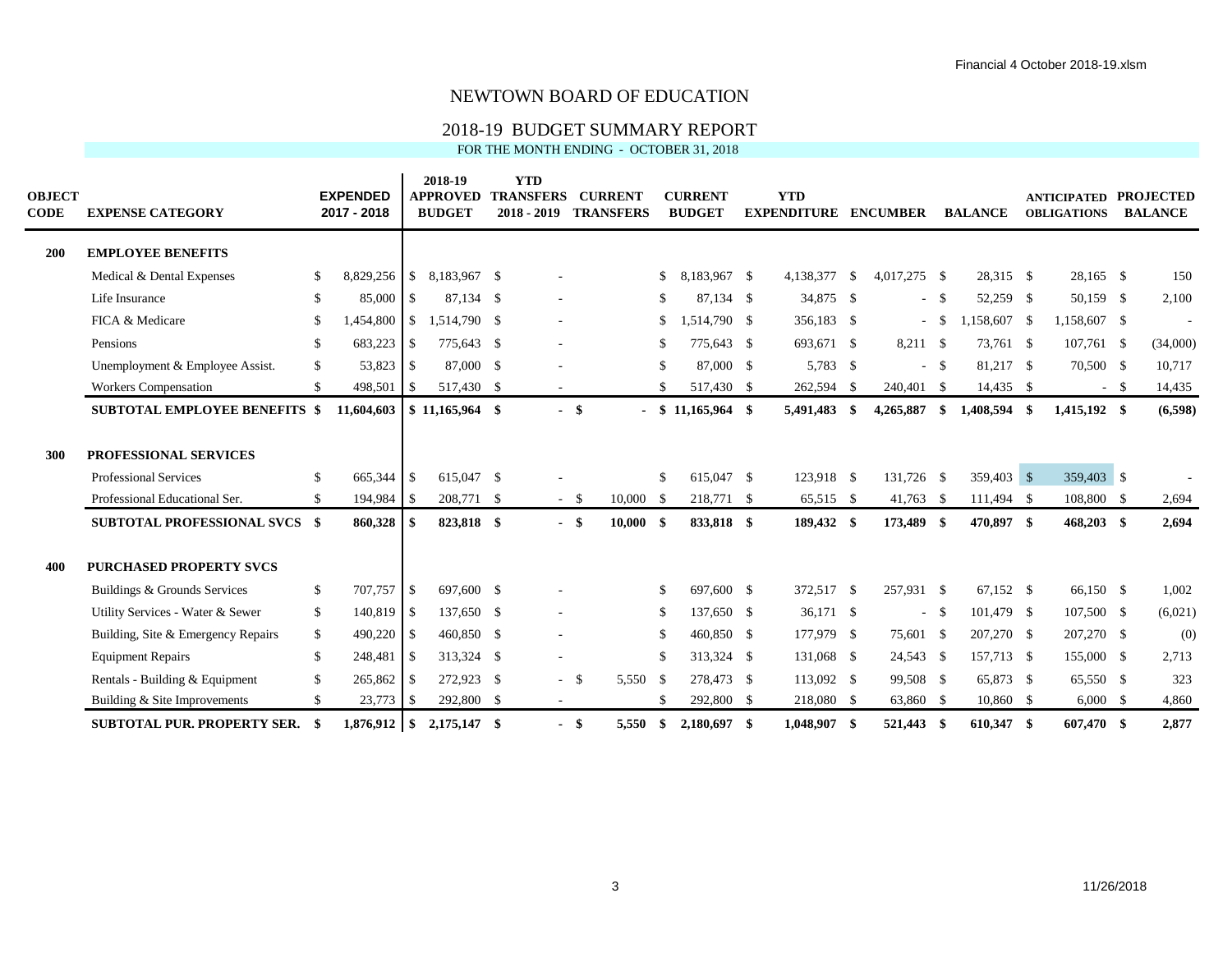## 2018-19 BUDGET SUMMARY REPORT

| <b>OBJECT</b><br><b>CODE</b> | <b>EXPENSE CATEGORY</b>               |               | <b>EXPENDED</b><br>2017 - 2018 |               | 2018-19<br><b>APPROVED</b><br><b>BUDGET</b> | <b>YTD</b><br><b>TRANSFERS</b><br>$2018 - 2019$ |      | <b>CURRENT</b><br><b>TRANSFERS</b> |               | <b>CURRENT</b><br><b>BUDGET</b> |     | <b>YTD</b><br><b>EXPENDITURE</b> |      | <b>ENCUMBER</b> |        | <b>BALANCE</b>  |      | <b>ANTICIPATED</b><br><b>OBLIGATIONS</b> |      | <b>PROJECTED</b><br><b>BALANCE</b> |
|------------------------------|---------------------------------------|---------------|--------------------------------|---------------|---------------------------------------------|-------------------------------------------------|------|------------------------------------|---------------|---------------------------------|-----|----------------------------------|------|-----------------|--------|-----------------|------|------------------------------------------|------|------------------------------------|
| 500                          | <b>OTHER PURCHASED SERVICES</b>       |               |                                |               |                                             |                                                 |      |                                    |               |                                 |     |                                  |      |                 |        |                 |      |                                          |      |                                    |
|                              | <b>Contracted Services</b>            | <sup>\$</sup> | 570,837                        | -S            | 621,207 \$                                  | 1,634                                           |      |                                    | <sup>\$</sup> | 622,841 \$                      |     | 331,503 \$                       |      | 109,244 \$      |        | 182,095 \$      |      | 180,000 \$                               |      | 2,095                              |
|                              | <b>Transportation Services</b>        | $\mathbb{S}$  | 4,091,115                      | \$            | 4,341,927 \$                                | $\overline{\phantom{m}}$                        |      |                                    | \$            | 4,341,927                       | -S  | 902,525 \$                       |      | 2,631,573 \$    |        | 807,829 \$      |      | 784,829 \$                               |      | 23,000                             |
|                              | Insurance - Property & Liability      | \$            | 410,691 \$                     |               | 409,907 \$                                  |                                                 | - \$ | $(5,550)$ \$                       |               | 404,357                         | -\$ | 228,855 \$                       |      | 171,055 \$      |        | 4,447 \$        |      | $1,200$ \$                               |      | 3,247                              |
|                              | Communications                        | <sup>\$</sup> | 159,176 \$                     |               | 156,649 \$                                  | $\overline{\phantom{a}}$                        |      |                                    | \$.           | 156,649 \$                      |     | $46,174$ \$                      |      | 94,384 \$       |        | 16,091 \$       |      | 16,000 \$                                |      | 91                                 |
|                              | <b>Printing Services</b>              | -S            | 27,387 \$                      |               | 33,020 \$                                   | $\overline{\phantom{a}}$                        |      |                                    | -S            | 33,020 \$                       |     | $6,939$ \$                       |      | 2,621           | - \$   | 23,460 \$       |      | 23,460 \$                                |      | $\theta$                           |
|                              | Tuition - Out of District             | <sup>\$</sup> | $3,454,767$ \$                 |               | $3,164,101$ \$                              |                                                 | - \$ | 30,000                             | <sup>\$</sup> | $3,194,101$ \$                  |     | 1,571,815 \$                     |      | 2,844,054       |        |                 |      | $(910,010)$ \$                           |      | (311,759)                          |
|                              | Student Travel & Staff Mileage        | <sup>\$</sup> | 208,537 \$                     |               | 212,976 \$                                  | $\sim$                                          |      |                                    | <sup>\$</sup> | 212,976 \$                      |     | 42,888 \$                        |      | $111,118$ \$    |        | 58,970 \$       |      | 58,970 \$                                |      | (0)                                |
|                              | <b>SUBTOTAL OTHER PURCHASED SI \$</b> |               | 8,922,509                      | \$            | 8,939,787 \$                                | 1,634                                           | -\$  | 24,450                             | \$            | 8,965,871 \$                    |     | 3,130,699                        | - \$ | 5,964,049 \$    |        | $(128, 877)$ \$ |      | 154,449                                  | - \$ | (283, 326)                         |
| 600                          | <b>SUPPLIES</b>                       |               |                                |               |                                             |                                                 |      |                                    |               |                                 |     |                                  |      |                 |        |                 |      |                                          |      |                                    |
|                              | Instructional & Library Supplies      | $\mathbb{S}$  | 767,673 \$                     |               | 835,997 \$                                  | $(1,634)$ \$                                    |      | 9,000 S                            |               | 843,363 \$                      |     | 351,728 \$                       |      | 80,076 \$       |        | 411,559 \$      |      | 411,559 \$                               |      | $\overline{0}$                     |
|                              | Software, Medical & Office Sup.       | \$            | 140,088 \$                     |               | 188,341 \$                                  |                                                 |      |                                    | -S            | 188,341 \$                      |     | 84,648 \$                        |      | 23,058 \$       |        | 80,635 \$       |      | 80,635 \$                                |      | (0)                                |
|                              | <b>Plant Supplies</b>                 | -S            | 404,991                        | <sup>\$</sup> | 375,000 \$                                  | $\overline{a}$                                  |      |                                    | S.            | 375,000 \$                      |     | 142,863 \$                       |      | 48,016 \$       |        | 184,121 \$      |      | 183,000 \$                               |      | 1,121                              |
|                              | Electric                              | -S            | 1,305,141                      | $\mathbb{S}$  | 1,498,260 \$                                | $\overline{\phantom{a}}$                        |      |                                    | \$            | 498,260 \$                      |     | 389,314 \$                       |      | $\sim$          | -S     | 1,108,946 \$    |      | 1,085,295 \$                             |      | 23,651                             |
|                              | Propane & Natural Gas                 | <sup>\$</sup> | 304,459 \$                     |               | 430,300 \$                                  | ٠                                               |      |                                    | -S            | 430,300 \$                      |     | 57,476 \$                        |      |                 | $-$ \$ | 372,824 \$      |      | 362,700 \$                               |      | 10,124                             |
|                              | Fuel Oil                              | -S            | 321,179 \$                     |               | 108,860 \$                                  | $\overline{\phantom{a}}$                        |      |                                    | -S            | 108,860 \$                      |     | $11,335$ \$                      |      |                 | $- S$  | 97,525 \$       |      | 97,525 \$                                |      |                                    |
|                              | Fuel For Vehicles & Equip.            | £.            | 231,624 \$                     |               | 254,618 \$                                  |                                                 |      |                                    | <sup>\$</sup> | 254,618 \$                      |     | 40,974 \$                        |      | $\sim$          | - \$   | 213,644 \$      |      | 215,603 \$                               |      | (1,959)                            |
|                              | <b>Textbooks</b>                      | <sup>\$</sup> | 25,880 \$                      |               | 140,419 \$                                  | $\sim$                                          |      |                                    | <sup>\$</sup> | 140,419                         | -\$ | 104,911 \$                       |      | 7,718 \$        |        | 27,789 \$       |      | 27,789 \$                                |      | $\overline{0}$                     |
|                              | <b>SUBTOTAL SUPPLIES</b>              | \$            |                                |               | 3.831.795 \$                                | $(1.634)$ \$                                    |      | 9.000                              | \$            | 3,839,161 \$                    |     | $1,183,250$ \$                   |      | 158,868         | - \$   | 2,497,044       | - \$ | $2.464.105$ \$                           |      | 32,938                             |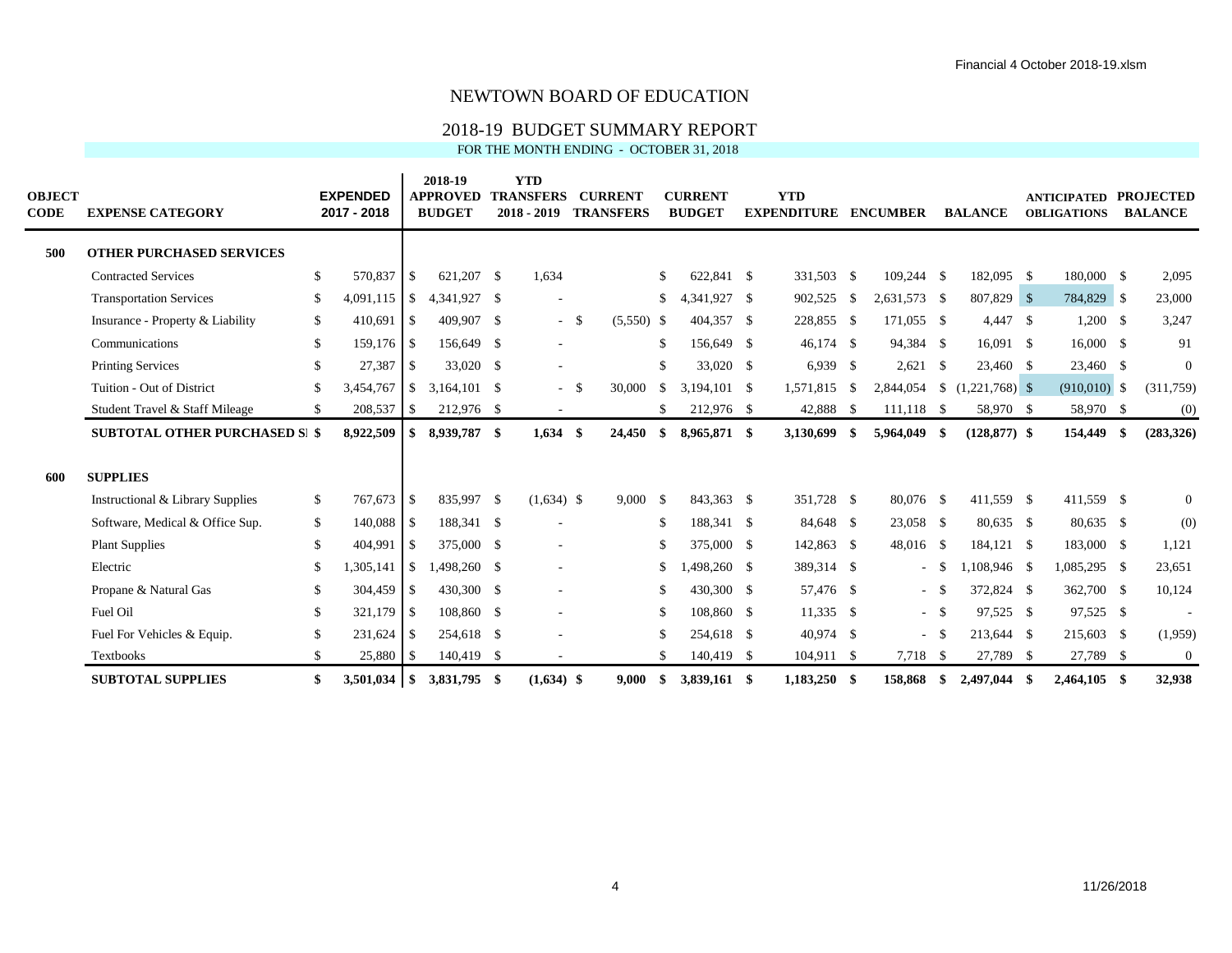## 2018-19 BUDGET SUMMARY REPORT

FOR THE MONTH ENDING - OCTOBER 31, 2018

| <b>OBJECT</b><br><b>CODE</b> | <b>EXPENSE CATEGORY</b>       |               | <b>EXPENDED</b><br>2017 - 2018 |              | 2018-19<br><b>APPROVED</b><br><b>BUDGET</b> |        | <b>YTD</b><br><b>TRANSFERS</b><br>$2018 - 2019$ |      | <b>CURRENT</b><br><b>TRANSFERS</b> |      | <b>CURRENT</b><br><b>BUDGET</b> |        | <b>YTD</b><br><b>EXPENDITURE</b> |        | <b>ENCUMBER</b> |               | <b>BALANCE</b> |        | <b>ANTICIPATED</b><br><b>OBLIGATIONS</b> |        | <b>PROJECTED</b><br><b>BALANCE</b> |
|------------------------------|-------------------------------|---------------|--------------------------------|--------------|---------------------------------------------|--------|-------------------------------------------------|------|------------------------------------|------|---------------------------------|--------|----------------------------------|--------|-----------------|---------------|----------------|--------|------------------------------------------|--------|------------------------------------|
| 700                          | <b>PROPERTY</b>               |               |                                |              |                                             |        |                                                 |      |                                    |      |                                 |        |                                  |        |                 |               |                |        |                                          |        |                                    |
|                              | Capital Improvements (Sewers) | $\mathbb{S}$  | $\sim$                         | $\mathbb{S}$ |                                             | $-$ \$ |                                                 |      |                                    | \$   |                                 | $-$ \$ |                                  | $-$ \$ |                 | $-$ \$        |                | $-$ \$ |                                          | $-$ \$ |                                    |
|                              | Technology Equipment          | <sup>\$</sup> | 547,585                        | - \$         | 550,000 \$                                  |        |                                                 |      |                                    | \$   | 550,000 \$                      |        | 65,947 \$                        |        | 150,377         | <sup>\$</sup> | 333,675 \$     |        | 333,675 \$                               |        |                                    |
|                              | Other Equipment               | \$            | $9,200$   \$                   |              | $46,247$ \$                                 |        | $\sim$                                          |      |                                    | \$   | $46,247$ \$                     |        | $17,085$ \$                      |        | 7,635           | -\$           | 21,527 \$      |        | $21,942$ \$                              |        | (415)                              |
|                              | <b>SUBTOTAL PROPERTY</b>      | \$            | $556,785$ \$                   |              | 596,247 \$                                  |        | $\sim$                                          | - \$ | $\blacksquare$                     | -\$  | 596,247 \$                      |        | 83,032 \$                        |        | 158,013 \$      |               | 355,202 \$     |        | 355,617 \$                               |        | (415)                              |
| 800                          | <b>MISCELLANEOUS</b>          |               |                                |              |                                             |        |                                                 |      |                                    |      |                                 |        |                                  |        |                 |               |                |        |                                          |        |                                    |
|                              | Memberships                   | \$            | $60,808$ \ \ \$                |              | 69,207 \$                                   |        | $\sim$                                          |      |                                    | \$   | $69,207$ \$                     |        | 55,192 \$                        |        | $1,456$ \$      |               | $12,559$ \$    |        | $11,000$ \$                              |        | 1,559                              |
|                              | <b>SUBTOTAL MISCELLANEOUS</b> | \$            | $60,808$ \ \ \$                |              | $69,207$ \$                                 |        | $\sim$                                          | - \$ | $\sim$                             | -\$  | $69,207$ \$                     |        | 55,192 \$                        |        | $1,456$ \$      |               | $12,559$ \$    |        | $11,000$ \$                              |        | 1,559                              |
| 910                          | <b>SPECIAL ED CONTINGENCY</b> | \$            | $\blacksquare$                 | \$           | $100,000$ \$                                |        | - \$                                            |      | $\sim$                             | - \$ | $100,000$ \$                    |        | $\sim$                           | - \$   |                 | - \$          | $100,000$ \$   |        | $\sim$                                   | -86    | 100,000                            |
|                              | <b>TOTAL LOCAL BUDGET</b>     | \$            |                                |              | 74,064,636   \$76,054,231 \$                |        | - \$                                            |      |                                    |      | $-$ \$ 76,054,231 \$            |        | 21,649,628                       | SS.    | 47,255,724      | -S            | 7,148,879      | - SS   | 7,146,459                                | - 86   | 2,420                              |

*(Unaudited)*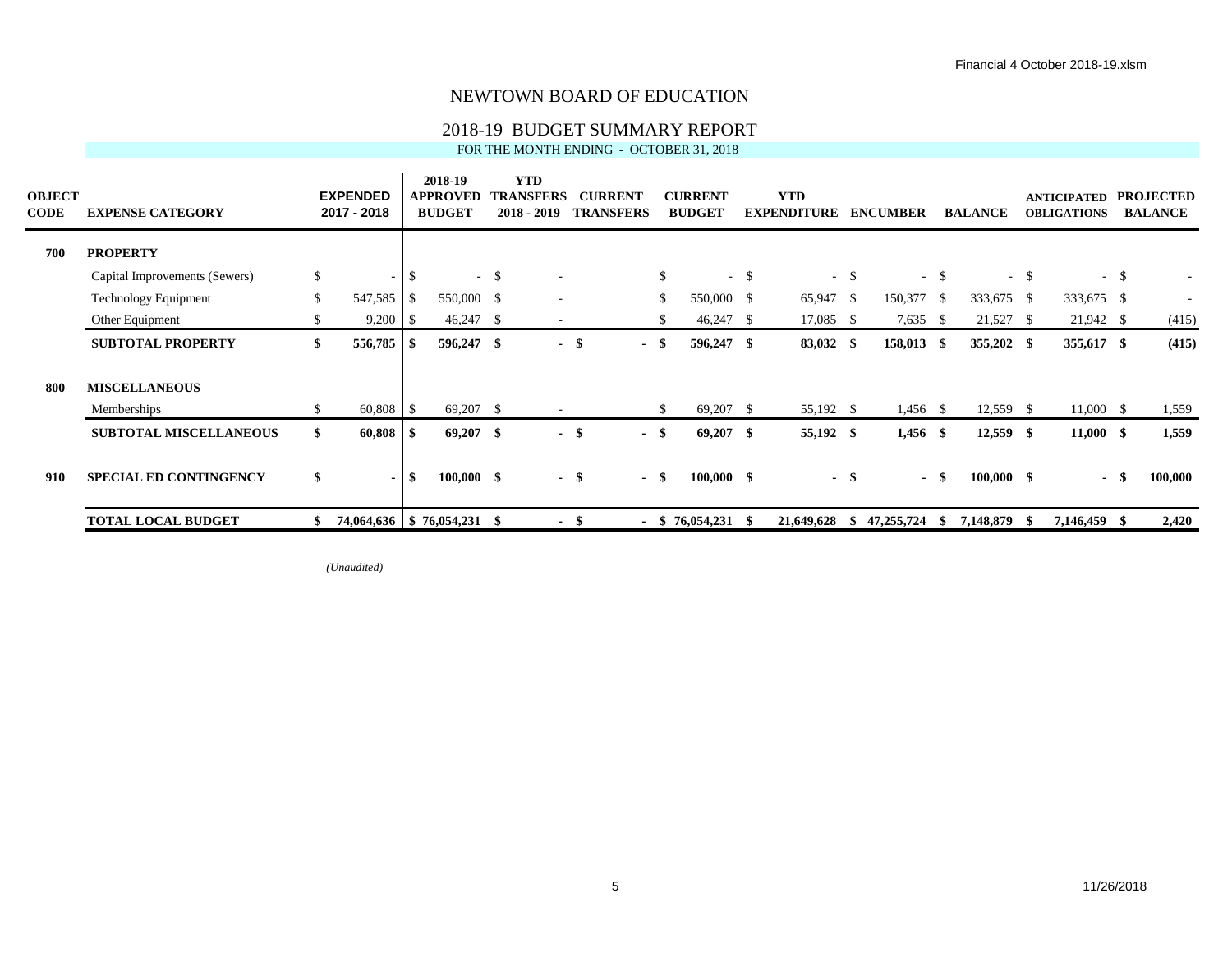#### 2018-19 BUDGET SUMMARY REPORT

|               |                         |                 | 2018-19       | YTD           |                |                |             |          |         |                       |                |
|---------------|-------------------------|-----------------|---------------|---------------|----------------|----------------|-------------|----------|---------|-----------------------|----------------|
| <b>OBJECT</b> |                         | <b>EXPENDED</b> | APPROVED      | TRANSFERS     | <b>CURRENT</b> | <b>CURRENT</b> | <b>YTD</b>  |          |         | ANTICIPATED PROJECTED |                |
| <b>CODE</b>   | <b>EXPENSE CATEGORY</b> | 2017 - 2018     | <b>BUDGET</b> | $2018 - 2019$ | TRANSFERS      | <b>BUDGET</b>  | EXPENDITURE | ENCUMBER | BALANCE | <b>OBLIGATIONS</b>    | <b>BALANCE</b> |
|               |                         |                 |               |               |                |                |             |          |         |                       |                |

| <b>BOARD OF EDUCATION FEES &amp; CHARGES - SERVICES</b> | 2018-19<br><b>APPROVED</b><br><b>BUDGET</b> | <b>RECEIVED</b> | <b>BALANCE</b> | $\frac{0}{0}$<br><b>RECEIVED</b> |
|---------------------------------------------------------|---------------------------------------------|-----------------|----------------|----------------------------------|
| <b>LOCAL TUITION</b>                                    | \$31,675                                    | \$12,954        | \$18,721       | 40.90%                           |
| HIGH SCHOOL FEES FOR PARKING PERMITS                    | \$20,000                                    | \$20,000        | \$0            | 100.00%                          |
| <b>MISCELLANEOUS FEES</b>                               | \$5,000                                     | \$3,918         | \$1,082        | 78.36%                           |
| TOTAL SCHOOL GENERATED FEES                             | \$56,675                                    | \$36,872        | \$19,803       | 65.06%                           |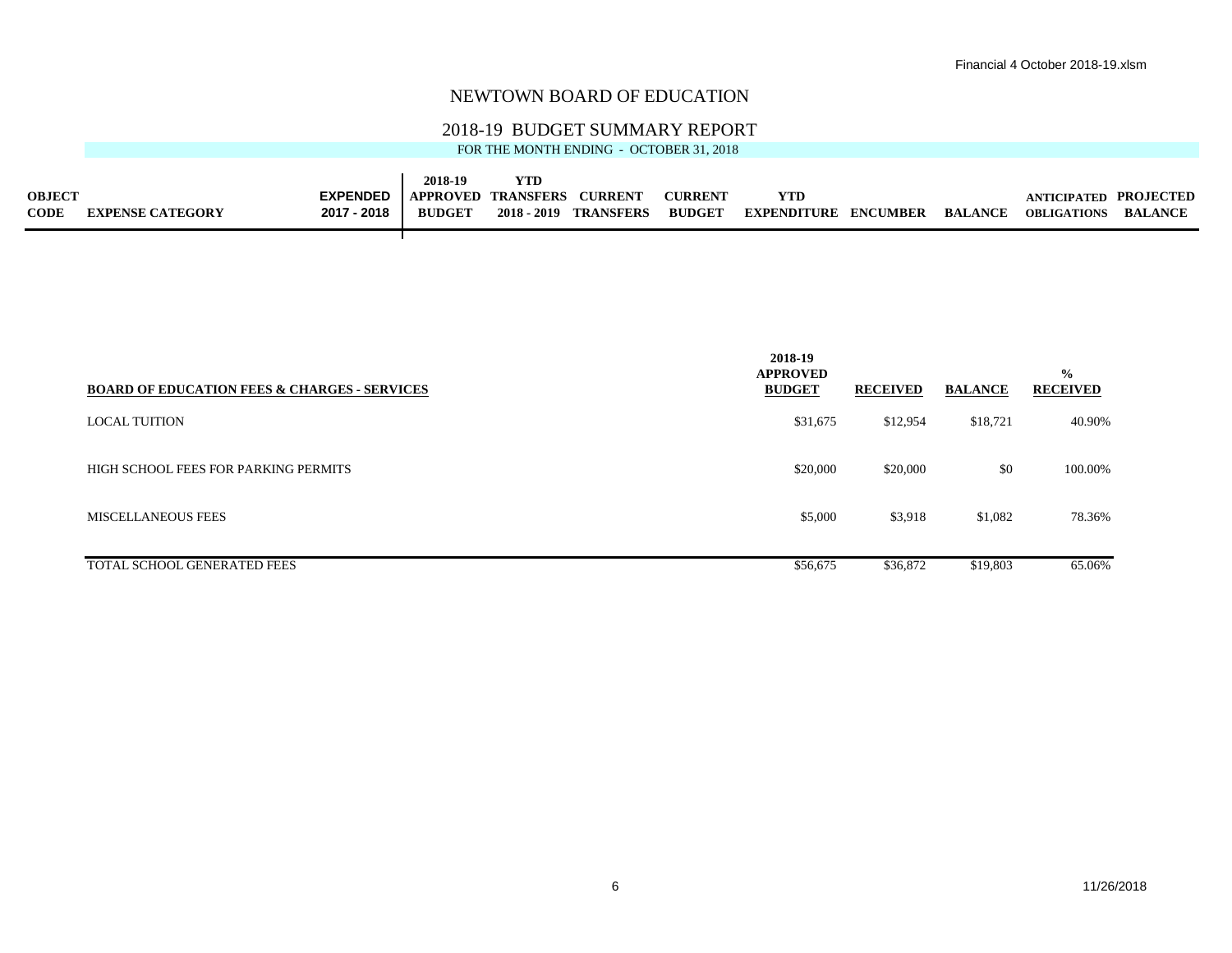## BUDGET SUMMARY REPORT

#### "FOR THE MONTH ENDING - OCTOBER 31, 2018"

#### **OFFSETTING REVENUE INCLUDED IN ANTICIPATED OBLIGATIONS**

|            | <b>OBJECT EXPENSE CATEGORY</b>                                           | <b>BUDGETED</b>        | <b>REVISION</b> | <b>REVISED BUDGET 1st ESTIMATE 2nd ESTIMATE 3rd ESTIMATE Feb RECEIVED May RECEIVED</b> |               |                              |               |                            |               | <b>Total RECEIVED</b> |
|------------|--------------------------------------------------------------------------|------------------------|-----------------|----------------------------------------------------------------------------------------|---------------|------------------------------|---------------|----------------------------|---------------|-----------------------|
| 100        | <b>SALARIES</b>                                                          | $(49,618)$ \$          |                 | \$<br>$(49,618)$ \$                                                                    |               | $\mathcal{S}$                | $\mathbf{s}$  | \$                         | \$            |                       |
| 200        | <b>EMPLOYEE BENEFITS</b>                                                 | $-$ \$                 |                 | $\mathcal{S}$<br>$-5$                                                                  |               | $\mathbf{\$}$                | $\mathcal{S}$ | \$.                        | $\mathcal{S}$ |                       |
| 300        | PROFESSIONAL SERVICES                                                    | $(56,105)$ \$          |                 | $\mathbf{\hat{S}}$<br>$(56,105)$ \$                                                    |               |                              | $\mathcal{S}$ | $\mathbf{\hat{S}}$         | \$            |                       |
| 400        | PURCHASED PROPERTY SERV.                                                 | - \$<br>S.             |                 | $\mathcal{S}$<br>- \$                                                                  |               |                              |               |                            |               |                       |
| 500        | <b>OTHER PURCHASED SERVICES</b>                                          | $(1,407,585)$ \$<br>\$ |                 | \$<br>$(1,407,585)$ \$                                                                 |               |                              | .S            |                            |               |                       |
| 600        | <b>SUPPLIES</b>                                                          | ÷                      | $\mathcal{S}$   | $\mathcal{S}$<br>$\sim$                                                                | $\mathbf{\$}$ |                              | -8            |                            | S.            |                       |
| 700        | <b>PROPERTY</b>                                                          |                        | $\mathcal{S}$   | $\mathcal{S}$                                                                          | \$            |                              | -\$           |                            | <sup>\$</sup> |                       |
| 800        | <b>MISCELLANEOUS</b>                                                     |                        |                 | $\mathcal{S}$<br>$\overline{a}$                                                        | $\mathcal{S}$ |                              | - \$          |                            | $\mathcal{S}$ |                       |
|            |                                                                          |                        |                 |                                                                                        |               |                              |               |                            |               |                       |
|            | TOTAL GENERAL FUND BUDGET                                                | $$(1,513,308)$ \$      |                 | $\mathbb{S}$<br>$(1,513,308)$ \$                                                       |               | $-$ \$<br>$\mathbf{\hat{S}}$ |               | $\mathbf{\hat{S}}$<br>$-5$ |               | $\mathbf{\hat{S}}$    |
|            |                                                                          |                        |                 |                                                                                        |               |                              |               |                            |               |                       |
|            |                                                                          |                        |                 |                                                                                        |               |                              |               |                            |               |                       |
| <b>100</b> | <b>SALARIES</b><br><b>Administrative Salaries</b>                        |                        |                 | -\$                                                                                    |               | - \$                         | -\$           |                            |               |                       |
|            | Teachers & Specialists Salaries                                          |                        |                 | $\mathcal{S}$                                                                          |               |                              |               |                            |               |                       |
|            | <b>Early Retirement</b>                                                  |                        |                 |                                                                                        |               |                              |               |                            |               |                       |
|            | Continuing Ed./Summer School                                             |                        |                 |                                                                                        |               |                              |               |                            |               |                       |
|            | Homebound & Tutors Salaries                                              |                        |                 |                                                                                        |               |                              |               |                            |               |                       |
|            | <b>Certified Substitutes</b>                                             |                        |                 |                                                                                        |               |                              |               |                            |               |                       |
|            | Coaching/Activities                                                      |                        |                 | $\mathbf{\hat{S}}$                                                                     |               |                              | $\mathbf{S}$  |                            |               |                       |
|            | Staff & Program Development                                              |                        |                 | $\mathbf{\hat{S}}$                                                                     |               | $\mathcal{S}$                | - \$          |                            |               |                       |
|            | <b>CERTIFIED SALARIES</b>                                                | S<br>- \$              |                 | $\mathbb{S}$                                                                           | - \$          | $\overline{s}$               | - \$          | $ \sqrt{S}$                | - \$          | $\mathcal{S}$         |
|            | Supervisors/Technology Salaries                                          |                        |                 | -\$                                                                                    |               | \$                           | - \$          |                            |               | -\$                   |
|            | Clerical & Secretarial salaries                                          |                        |                 | $\mathcal{S}$                                                                          |               | \$                           | $\mathcal{S}$ |                            |               |                       |
|            | <b>Educational Assistants</b>                                            | (5,326)                |                 | $(5,326)$ \$<br>-\$                                                                    |               | $\mathbf{\hat{s}}$           | $\mathbf{S}$  | \$                         | $\mathcal{S}$ |                       |
|            | Nurses & Medical advisors                                                |                        |                 |                                                                                        |               |                              |               |                            |               |                       |
|            | Custodial & Maint Salaries                                               |                        |                 |                                                                                        |               |                              |               |                            |               |                       |
|            | Non Certified Salary Adjustment                                          |                        |                 |                                                                                        |               |                              |               |                            |               |                       |
|            | Career/Job salaries                                                      |                        |                 |                                                                                        |               |                              |               |                            |               |                       |
|            | <b>Special Education Svcs Salaries</b><br>Attendance & Security Salaries | (44,292)               |                 | $(44,292)$ \$                                                                          |               | -\$                          |               | \$                         | $\mathcal{S}$ |                       |
|            | Extra Work - Non-Cert                                                    |                        |                 | $\mathcal{S}$                                                                          |               |                              |               |                            |               |                       |
|            | Custodial & Maint. Overtime                                              |                        |                 | $\mathcal{S}$                                                                          |               | -\$                          | $\mathcal{S}$ |                            |               |                       |
|            | Civic activities/Park & Rec                                              |                        |                 | $\mathbf{\hat{S}}$                                                                     |               | $\mathcal{S}$                | -\$           |                            |               | $\mathcal{S}$         |
|            | NON-CERTIFIED SALARIES                                                   | $(49,618)$ \$<br>\$    |                 | $(49,618)$ \$<br>$\mathbb{S}$                                                          |               | $\sqrt{3}$<br>$-$ \$         |               | $-$ \$                     | $-5$          | $\mathbf{\hat{S}}$    |
|            | <b>SUBTOTAL SALARIES</b>                                                 | $(49,618)$ \$<br>\$    |                 | \$<br>$(49,618)$ \$                                                                    |               | $\mathbf{s}$<br>$-$ \$       |               | $\mathbf{s}$               | $-$ \$        | $\mathbf{\$}$         |
|            |                                                                          |                        |                 |                                                                                        |               |                              |               |                            |               |                       |
| 200        | <b>EMPLOYEE BENEFITS</b>                                                 |                        |                 |                                                                                        |               |                              |               |                            |               |                       |
|            | <b>SUBTOTAL EMPLOYEE BENEFITS \$</b>                                     | $-$ \$                 |                 | $-$ \$<br>$-$ \$                                                                       |               | $-$ \$                       | - \$          | $-$ \$                     | - \$          | $-$ \$                |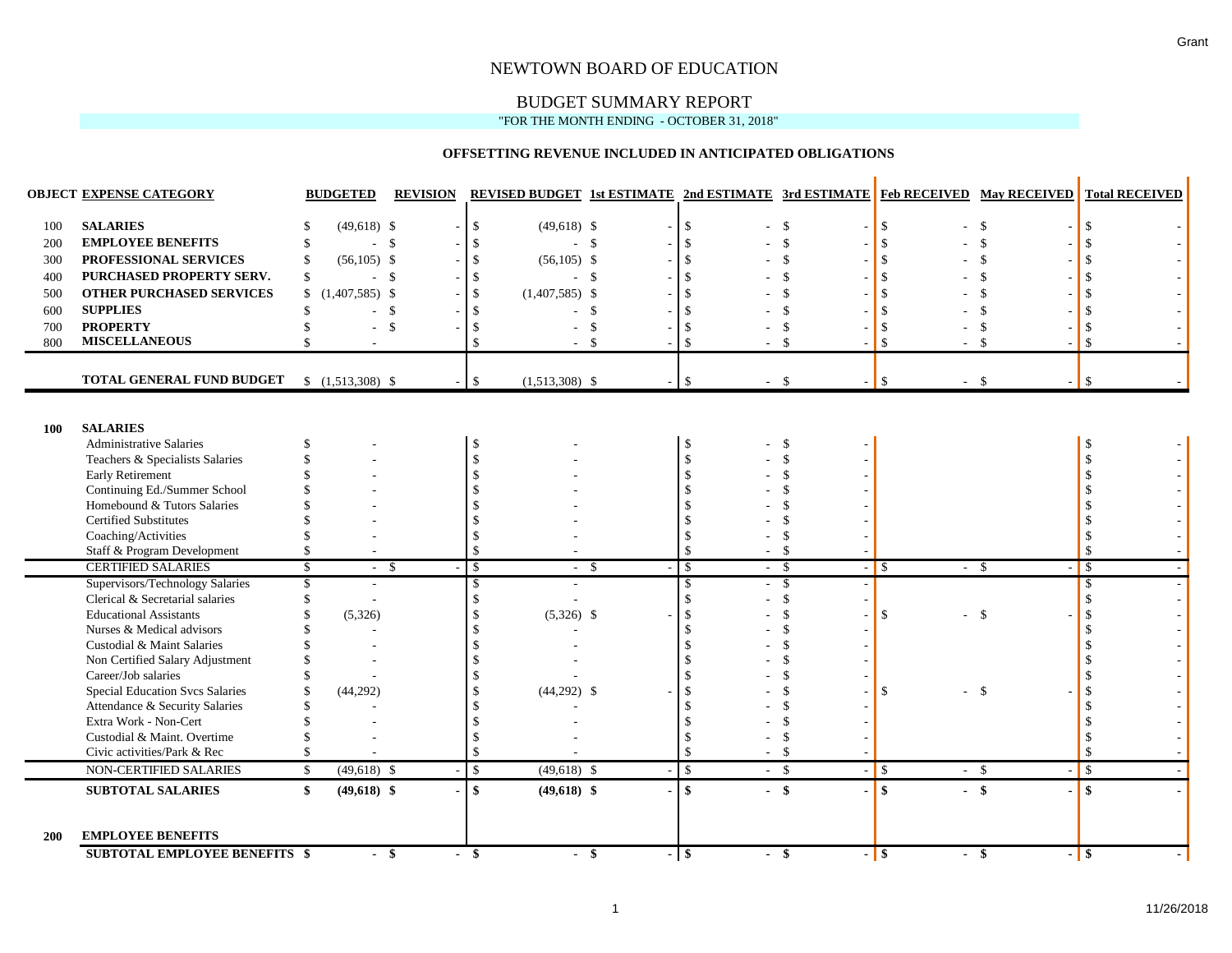#### "FOR THE MONTH ENDING - OCTOBER 31, 2018"

#### **OFFSETTING REVENUE INCLUDED IN ANTICIPATED OBLIGATIONS**

|     | <b>OBJECT EXPENSE CATEGORY</b>                                                         | <b>BUDGETED</b>   | <b>REVISION</b> |               |                  |               |        |      |              | <b>REVISED BUDGET 1st ESTIMATE   2nd ESTIMATE 3rd ESTIMATE   Feb RECEIVED May RECEIVED</b> | <b>Total RECEIVED</b> |
|-----|----------------------------------------------------------------------------------------|-------------------|-----------------|---------------|------------------|---------------|--------|------|--------------|--------------------------------------------------------------------------------------------|-----------------------|
| 300 | PROFESSIONAL SERVICES<br><b>Professional Services</b><br>Professional Educational Ser. | (56, 105)         |                 |               | $(56,105)$ \$    | - 8<br>-\$    | $-5$   | - S  | \$           | -\$                                                                                        |                       |
|     | <b>SUBTOTAL PROFESSIONAL SVCS \$</b>                                                   | $(56,105)$ \$     |                 | -\$           | $(56,105)$ \$    | \$            | $-$ \$ |      | \$           | -\$                                                                                        |                       |
| 400 | <b>PURCHASED PROPERTY SVCS</b>                                                         |                   |                 |               |                  |               |        |      |              |                                                                                            |                       |
|     | <b>SUBTOTAL PUR. PROPERTY SER. \$</b>                                                  | - \$              |                 | $\mathbf{s}$  |                  | \$            | $-$ \$ |      | \$<br>$\sim$ | -\$                                                                                        | -\$                   |
| 500 | <b>OTHER PURCHASED SERVICES</b>                                                        |                   |                 |               |                  |               |        |      |              |                                                                                            |                       |
|     | <b>Contracted Services</b>                                                             |                   |                 |               |                  |               |        | -8   |              |                                                                                            |                       |
|     | <b>Transportation Services</b>                                                         | (348, 975)        |                 |               | $(348,975)$ \$   |               |        |      | \$           | $\mathbf{\hat{S}}$                                                                         |                       |
|     | Insurance - Property & Liability                                                       |                   |                 |               |                  |               |        |      |              |                                                                                            |                       |
|     | Communications                                                                         |                   |                 |               |                  |               |        |      |              |                                                                                            |                       |
|     | <b>Printing Services</b>                                                               |                   |                 |               |                  |               |        |      |              |                                                                                            |                       |
|     | Tuition - Out of District                                                              | (1,058,610)       |                 |               | $(1,058,610)$ \$ |               |        |      | S.           | $\mathcal{S}$                                                                              |                       |
|     | Student Travel & Staff Mileage                                                         |                   |                 |               |                  |               |        |      |              |                                                                                            |                       |
|     | SUBTOTAL OTHER PURCHASED SI \$ (1,407,585) \$                                          |                   |                 | \$            | $(1,407,585)$ \$ | \$            | $-$ \$ |      | \$<br>$\sim$ | -\$                                                                                        |                       |
| 600 | <b>SUPPLIES</b>                                                                        |                   |                 |               |                  |               |        |      |              |                                                                                            |                       |
|     |                                                                                        |                   |                 |               |                  |               |        |      |              |                                                                                            |                       |
|     | <b>SUBTOTAL SUPPLIES</b>                                                               |                   |                 | -\$           | $-$ \$           | \$            |        | - \$ | \$<br>$\sim$ | -\$                                                                                        | -\$                   |
| 700 | <b>PROPERTY</b>                                                                        |                   |                 |               |                  |               |        |      |              |                                                                                            |                       |
|     | <b>SUBTOTAL PROPERTY</b>                                                               | $-$ \$            |                 | -\$           | $-$ \$           | \$            | $-$ \$ |      | \$<br>$\sim$ | $\mathbf{s}$                                                                               | \$                    |
| 800 | <b>MISCELLANEOUS</b><br>Memberships                                                    |                   |                 |               |                  |               |        |      |              |                                                                                            |                       |
|     | <b>SUBTOTAL MISCELLANEOUS</b>                                                          | \$<br>$-$ \$      |                 | <sup>\$</sup> | - \$             | \$            | $-$ \$ |      | \$           | $-$ \$                                                                                     | -\$                   |
|     | <b>TOTAL LOCAL BUDGET</b>                                                              | $$(1,513,308)$ \$ | $\overline{a}$  | \$            | $(1,513,308)$ \$ | $\mathbf{\$}$ | $-$ \$ |      | $-1$ \$      | - \$                                                                                       | <b>S</b>              |

Excess Cost and Agency placement Grants are budgeted at 75%.